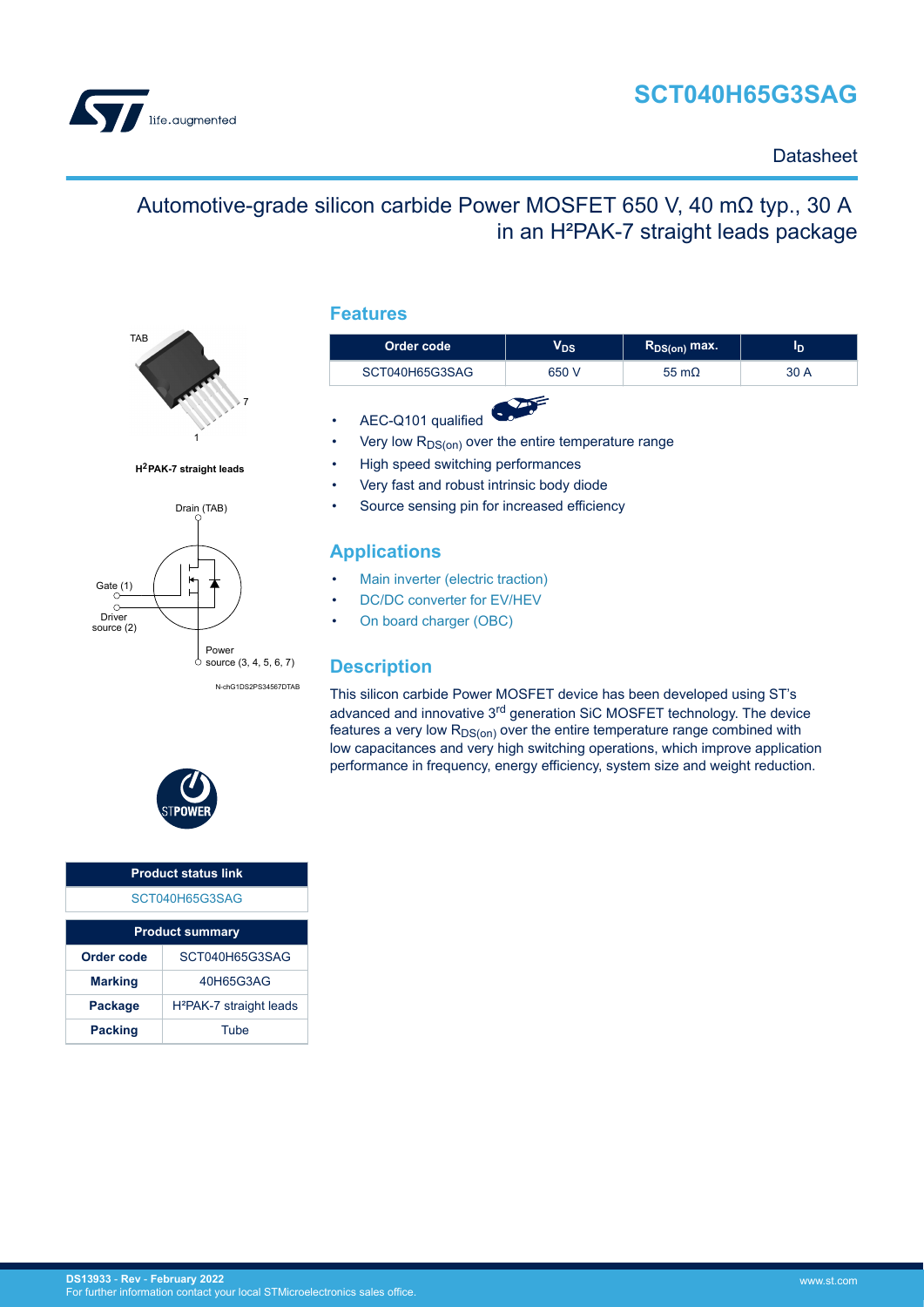# <span id="page-1-0"></span>**1 Electrical ratings**

| <b>Symbol</b>                  | <b>Parameter</b>                                                        | <b>Value</b> | <b>Unit</b>    |
|--------------------------------|-------------------------------------------------------------------------|--------------|----------------|
| $V_{DS}$                       | Drain-source voltage                                                    | 650          | $\vee$         |
|                                | Gate-source voltage                                                     | $-10$ to 22  |                |
| $V_{GS}$                       | Gate-source voltage (recommended operating values)                      | $-5$ to 18   | $\vee$         |
|                                | Gate-source transient voltage, $t_p$ < 1 µs, t ≤ 10 hours over lifetime | $-11$ to 25  |                |
| $I_D(1)$                       | Drain current (continuous) at $T_c = 25 °C$                             | 30           | $\overline{A}$ |
|                                | Drain current (continuous) at $T_C = 100 °C$                            | 30           |                |
| I <sub>DM</sub> <sup>(2)</sup> | Drain current (pulsed)                                                  | 160          | $\overline{A}$ |
| $P_{TOT}$                      | Total power dissipation at $T_C = 25$ °C                                | 221          | W              |
| $T_{\text{stg}}$               | Storage temperature range                                               | $-55$ to 175 | $^{\circ}C$    |
| $T_{\text{J}}$                 | Operating junction temperature range                                    |              | $^{\circ}C$    |

#### **Table 1. Absolute maximum ratings**

*1. ID is limited by package.*

*2. Pulse width is limited by safe operating area.*

#### **Table 2. Thermal data**

| <b>Symbol</b>                | <b>Parameter</b>                        | Value | Unit          |
|------------------------------|-----------------------------------------|-------|---------------|
| $\mathsf{R}_{\mathsf{thJC}}$ | Thermal resistance, junction-to-case    | 0.68  | °C/W          |
| $\mathsf{R}_{\mathsf{thJA}}$ | Thermal resistance, junction-to-ambient | 50    | $\degree$ C/W |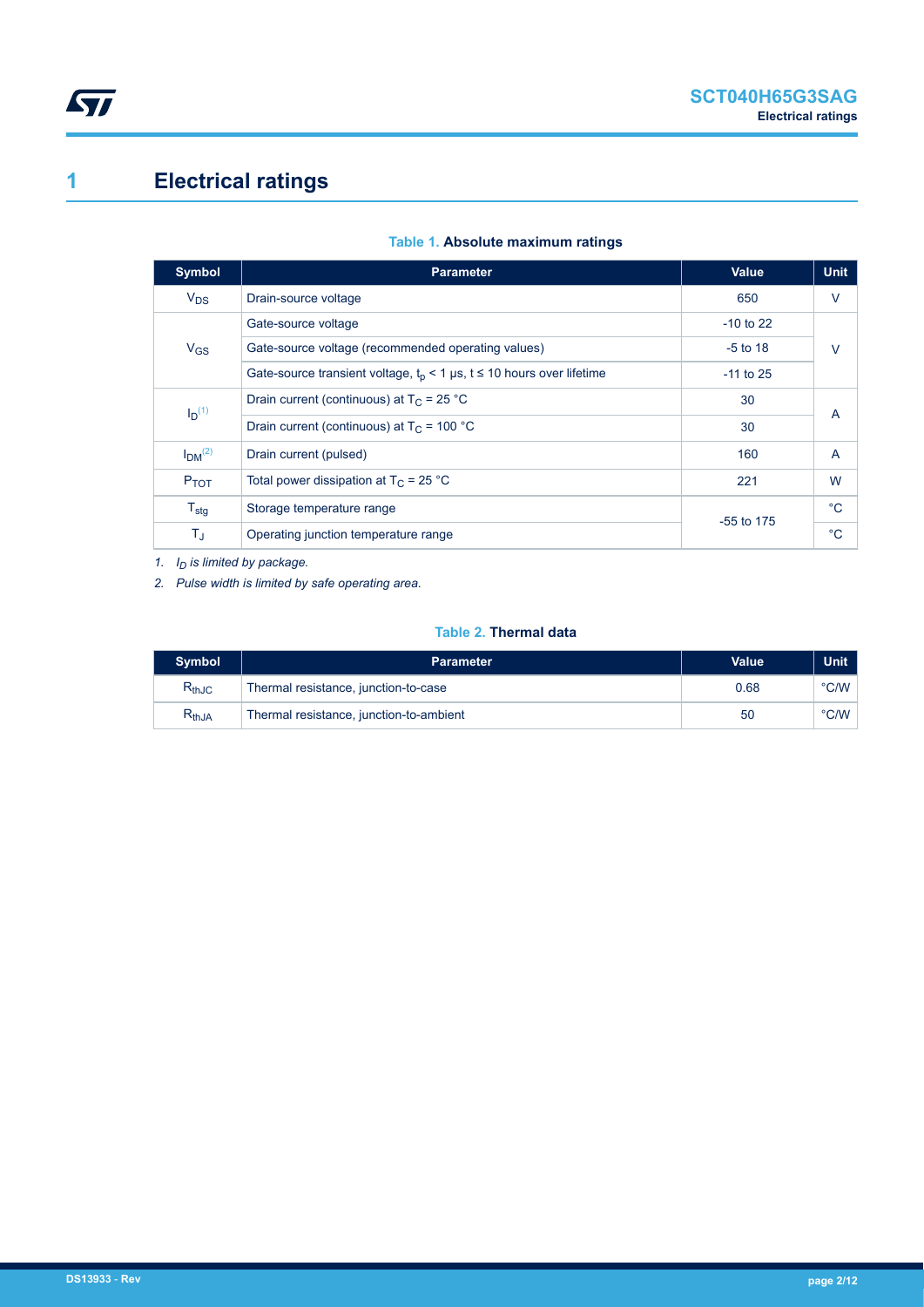## <span id="page-2-0"></span>**2 Electrical characteristics**

 $T_C$  = 25 °C unless otherwise specified.

| Symbol                  | <b>Parameter</b>                                                    | <b>Test conditions</b>                                 | Min. | Typ. | Max. | <b>Unit</b> |
|-------------------------|---------------------------------------------------------------------|--------------------------------------------------------|------|------|------|-------------|
| $V_{(BR)DSS}$           | Drain-source breakdown voltage                                      | $V_{GS} = 0$ V, $I_D = 1$ mA                           |      |      |      | V           |
| <b>I</b> <sub>DSS</sub> | $V_{GS} = 0$ V, $V_{DS} = 650$ V<br>Zero gate voltage drain current |                                                        |      |      | 10   | μA          |
| <b>IGSS</b>             | Gate-body leakage current                                           | $V_{DS}$ = 0 V, $V_{GS}$ = -10 to 22 V                 |      |      | ±100 | nA          |
| $V_{GS(th)}$            | Gate threshold voltage                                              | $V_{DS} = V_{GS}$ , $I_D = 1$ mA                       | 1.8  | 3.0  | 4.2  | $\vee$      |
| $R_{DS(on)}$            | Static drain-source on-resistance                                   | $V_{GS}$ = 15 V, $I_D$ = 20 A                          |      | 50   |      |             |
|                         |                                                                     | $V_{GS}$ = 18 V, $I_D$ = 20 A                          |      | 40   | 55   | $m\Omega$   |
|                         |                                                                     | $V_{GS}$ = 18 V, $I_D$ = 20 A, T <sub>J</sub> = 175 °C |      | 50   |      |             |

#### **Table 3. On/off states**

#### **Table 4. Dynamic**

| <b>Symbol</b>    | <b>Parameter</b>             | <b>Test conditions</b>                                                | Min.                     | Typ. | Max.                     | <b>Unit</b> |
|------------------|------------------------------|-----------------------------------------------------------------------|--------------------------|------|--------------------------|-------------|
| $C_{iss}$        | Input capacitance            |                                                                       | $\overline{\phantom{a}}$ | 920  | $\overline{\phantom{a}}$ | pF          |
| C <sub>oss</sub> | Output capacitance           | $V_{DS}$ = 400 V, f = 1 MHz, $V_{GS}$ = 0 V                           | $\overline{\phantom{0}}$ | 94   | ٠                        | pF          |
| C <sub>rss</sub> | Reverse transfer capacitance |                                                                       | $\overline{\phantom{a}}$ | 13   | ٠                        | pF          |
| $Q_g$            | Total gate charge            |                                                                       | $\overline{\phantom{a}}$ | 39.5 | ٠                        | nC          |
| $Q_{gs}$         | Gate-source charge           | $V_{DD}$ = 400 V, V <sub>GS</sub> = -5 to 18 V, I <sub>D</sub> = 20 A | $\overline{\phantom{a}}$ | 11.5 | $\overline{\phantom{0}}$ | nC          |
| $Q_{gd}$         | Gate-drain charge            |                                                                       | $\overline{\phantom{a}}$ | 14.5 | ٠                        | nC          |
| R <sub>g</sub>   | Gate input resistance        | f = 1 MHz, $I_D$ = 0 A                                                | $\overline{\phantom{a}}$ | 1.4  | ٠                        | Ω           |

#### **Table 5. Switching energy (inductive load)**

| <b>Symbol</b>              | <b>Parameter</b>          | Test conditions <b>T</b>                     | Min.                     | $\blacksquare$ Typ. | Max. Unit |
|----------------------------|---------------------------|----------------------------------------------|--------------------------|---------------------|-----------|
| $\mathsf{E}_{\mathsf{on}}$ | Turn-on switching energy  | $V_{DD}$ = 400 V, $I_D$ = 20 A,              | $\overline{\phantom{0}}$ |                     | นป        |
| $E_{\rm off}$              | Turn-off switching energy | $R_G$ = 15 Ω, V <sub>GS</sub> = -5 V to 18 V | $\overline{\phantom{0}}$ | 67                  | นป        |

#### **Table 6. Switching times**

| <b>Symbol</b> | <b>Parameter</b>    | <b>Test conditions</b>                                                         | Min.                     | Typ.            | Max.                     | <b>Unit</b> |
|---------------|---------------------|--------------------------------------------------------------------------------|--------------------------|-----------------|--------------------------|-------------|
| $t_{d(on)}$   | Turn-on delay time  | $V_{DD}$ = 400 V, $I_D$ = 20 A,<br>$R_G$ = 15 $\Omega$ , $V_{GS}$ = -5 to 18 V | $\overline{\phantom{0}}$ | 10 <sup>°</sup> | $\overline{\phantom{0}}$ | ns          |
| tғ            | Rise time           |                                                                                | ۰                        | 17              | $\overline{\phantom{0}}$ | ns          |
| $I_{d(Off)}$  | Turn-off delay time |                                                                                | ۰                        | 26              |                          | ns          |
| <b>Lr</b>     | Fall time           |                                                                                | ٠                        | 8               | $\overline{\phantom{0}}$ | ns          |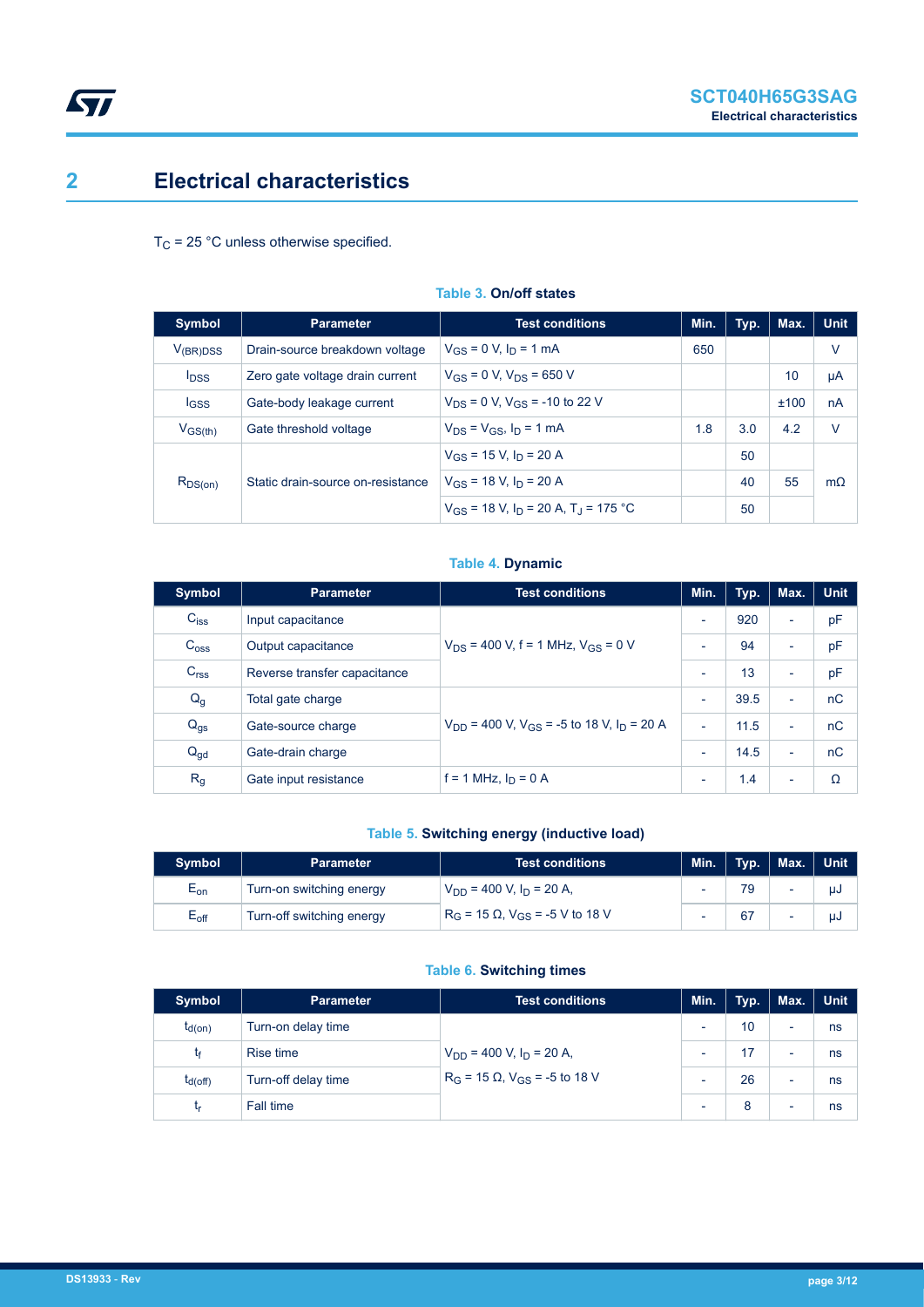| Symbol                           | <b>Parameter</b>                 | <b>Test conditions</b>              | Min.                     | Typ. | Max. | <b>Unit</b> |
|----------------------------------|----------------------------------|-------------------------------------|--------------------------|------|------|-------------|
| $\mathsf{I}_{\mathsf{SD}}^{(1)}$ | Continuous diode forward current | $T_C = 25 °C$                       | $\overline{\phantom{0}}$ |      | 30   |             |
|                                  |                                  | $T_C = 100 °C$                      | $\overline{\phantom{0}}$ |      | 30   | A           |
| $V_{SD}$                         | Diode forward voltage            | $I_{SD}$ = 20 A, $V_{GS}$ = 0 V     | $\overline{\phantom{0}}$ | 2.8  |      | V           |
| trr                              | Reverse recovery time            | $I_{SD}$ = 20 A, di/dt = 1000 A/µs, | $\overline{\phantom{0}}$ | 18   |      | ns          |
| $Q_{rr}$                         | Reverse recovery charge          | $V_{DD} = 400 V$                    | -                        | 97   |      | nC          |
| <b>IRRM</b>                      | Reverse recovery current         |                                     | $\overline{\phantom{0}}$ | 9    |      | A           |

#### **Table 7. Reverse SiC diode characteristics**

*1. ISD is limited by package.*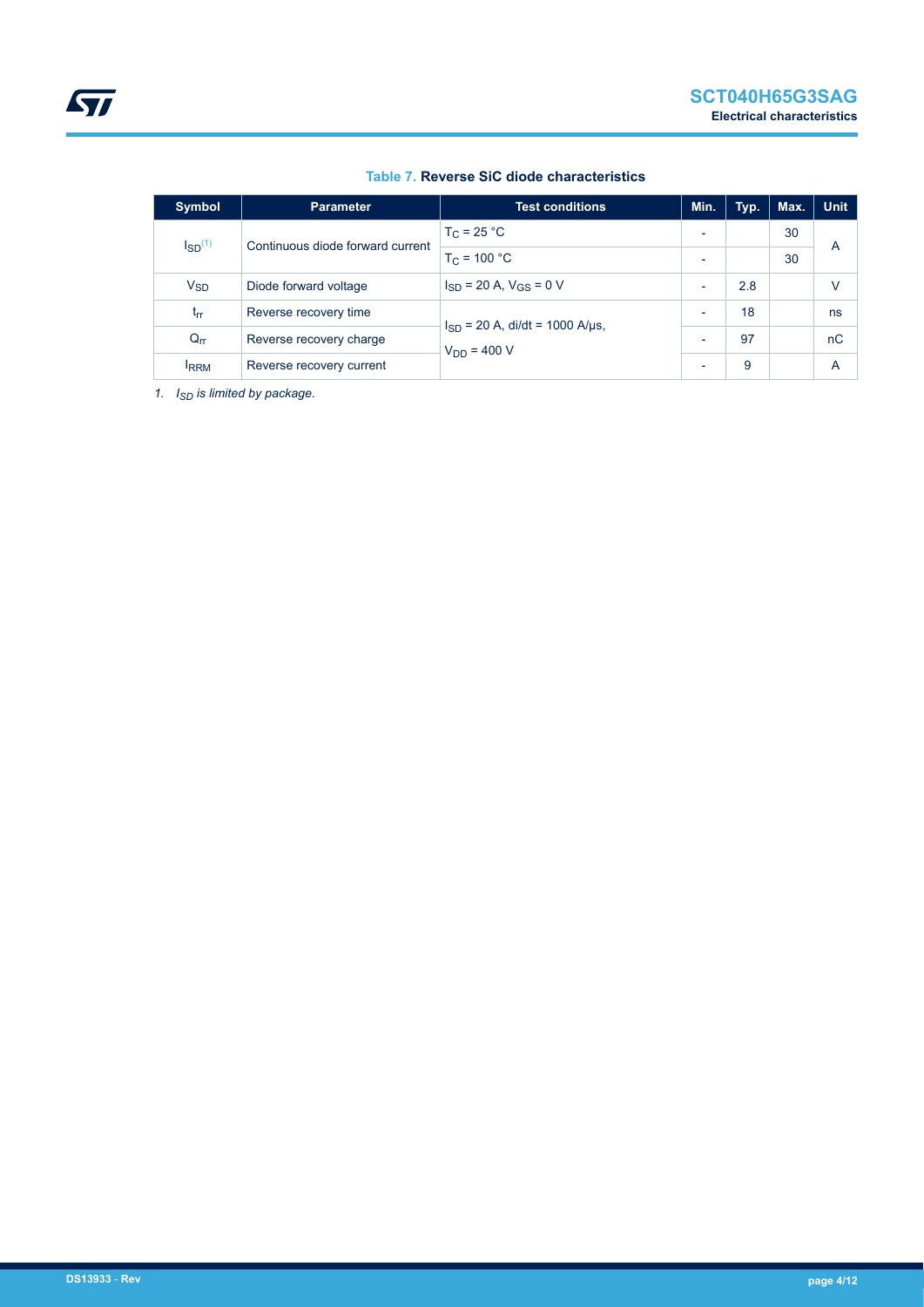### **2.1 Electrical characteristics (curves)**

<span id="page-4-0"></span>**STI** 









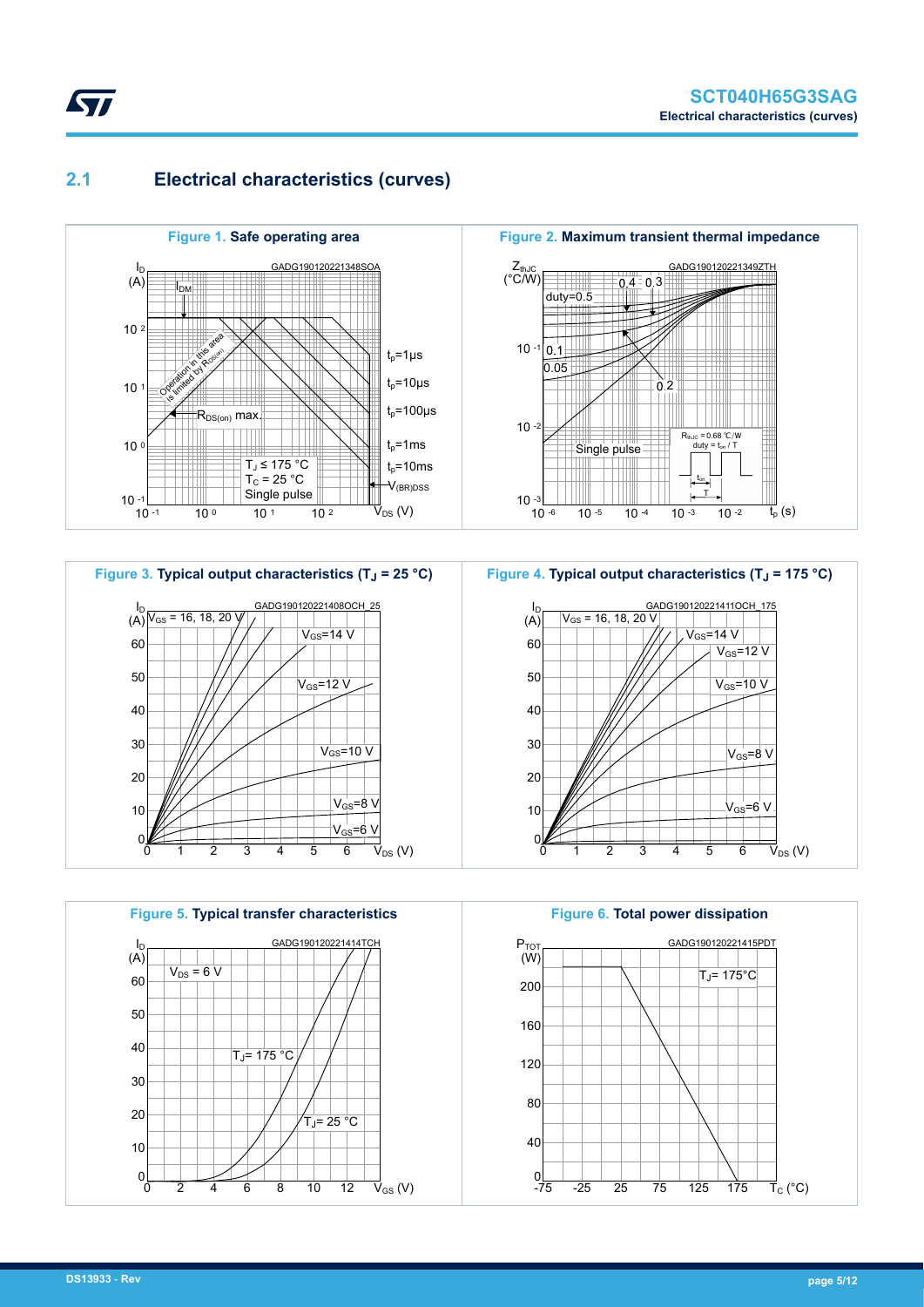



**Figure 10. Typical switching energy vs gate resistance**





*kyi*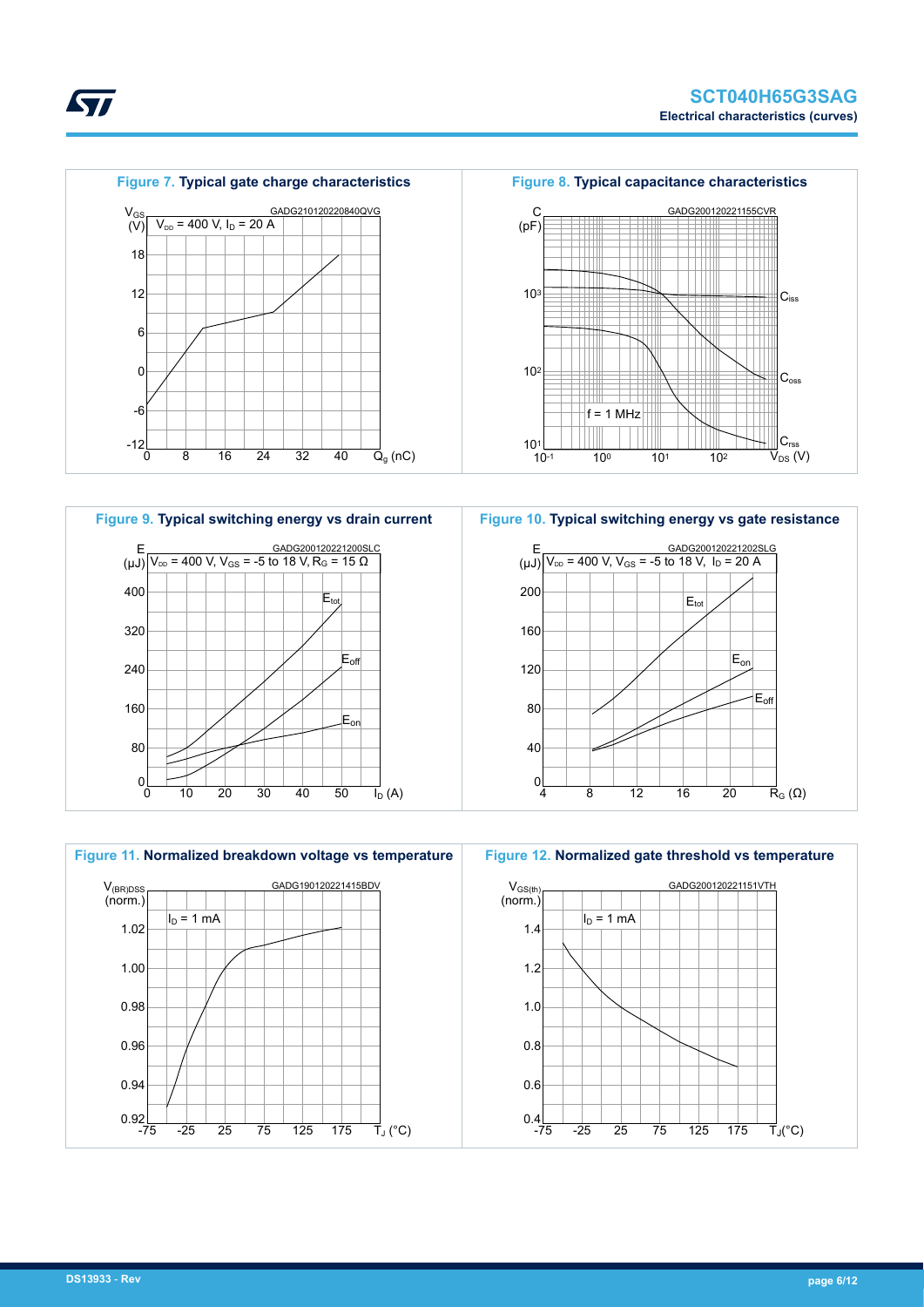



ST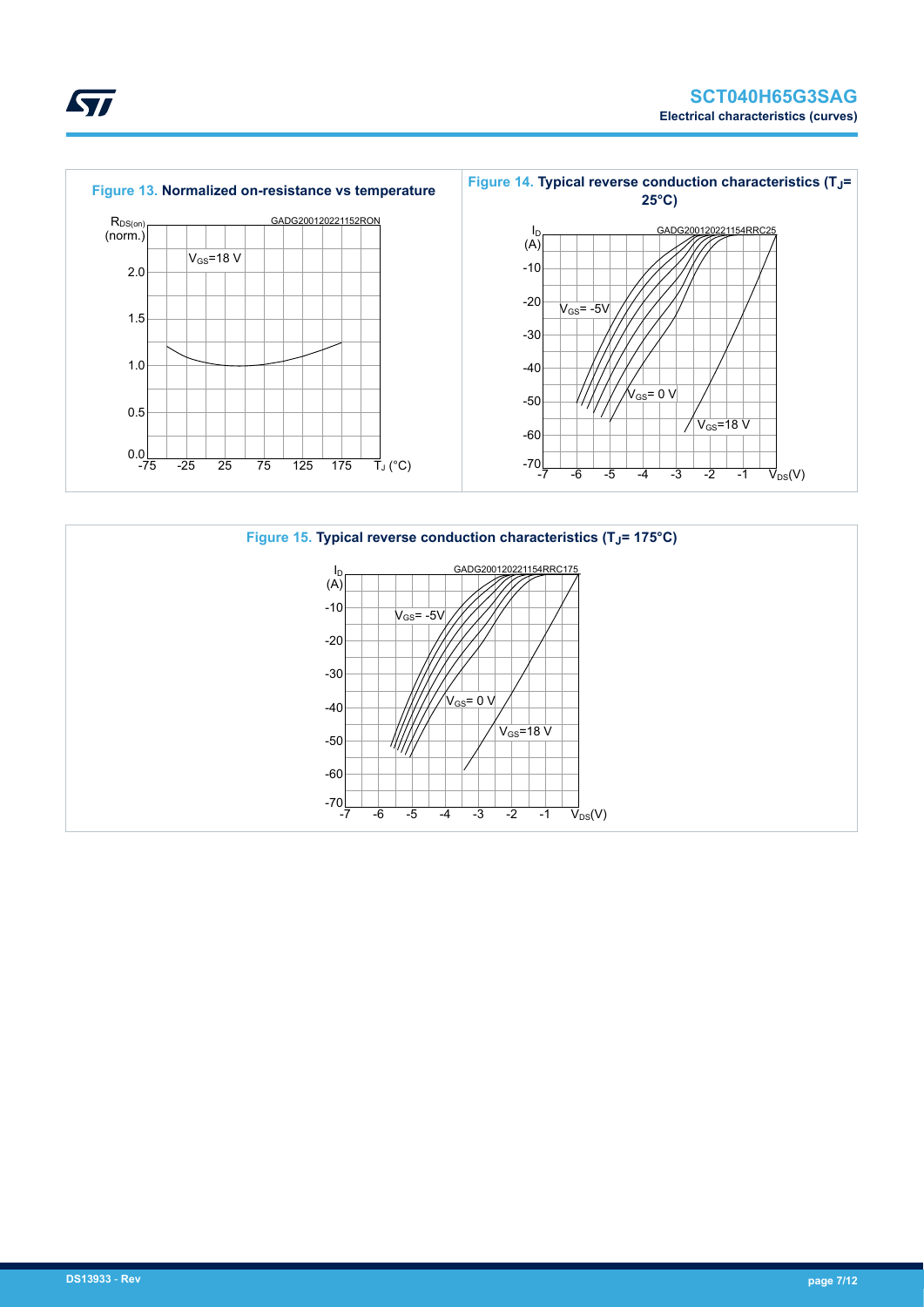<span id="page-7-0"></span>ST

## **3 Package information**

In order to meet environmental requirements, ST offers these devices in different grades of [ECOPACK](https://www.st.com/ecopack) packages, depending on their level of environmental compliance. ECOPACK specifications, grade definitions and product status are available at: [www.st.com.](http://www.st.com) ECOPACK is an ST trademark.

### **3.1 H²PAK-7 straight leads package information**









DM00249216\_4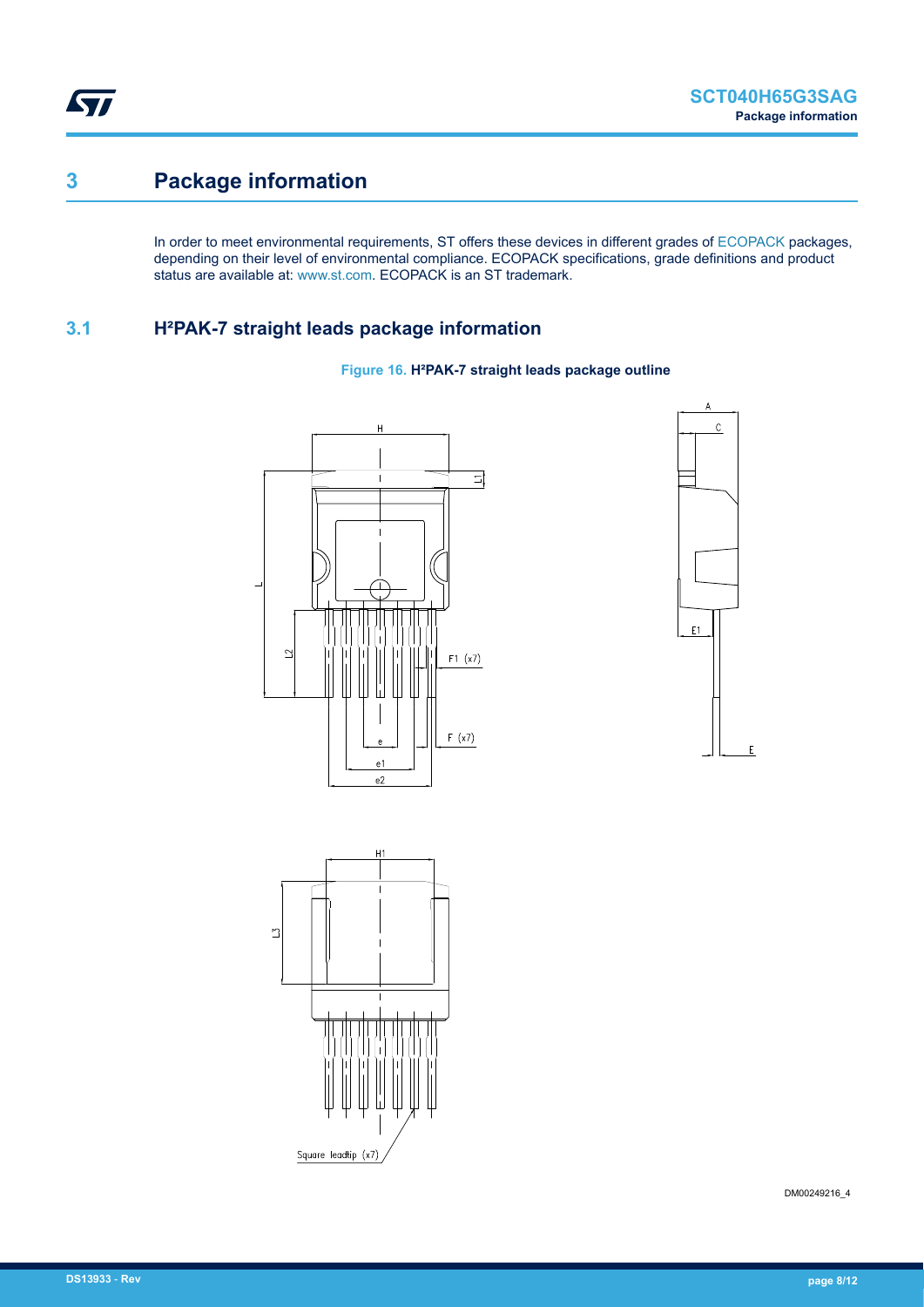| Dim.                    | mm       |       |
|-------------------------|----------|-------|
|                         | Min.     | Max.  |
| $\overline{\mathsf{A}}$ | 4.20     | 4.70  |
| $\mathbf C$             | 1.20     | 1.40  |
| ${\bf e}$               | 2.30     | 2.70  |
| e <sub>1</sub>          | 4.88     | 5.28  |
| e2                      | 7.42     | 7.82  |
| E                       | 0.41     | 0.56  |
| E <sub>1</sub>          | 2.37     | 2.77  |
| F                       | $0.50\,$ | 0.70  |
| F1                      | 0.64     | 0.84  |
| $\mathsf H$             | 10.00    | 10.40 |
| H1                      | 7.48     | 7.88  |
| L                       | 16.27    | 16.87 |
| L1                      | 1.23     | 1.49  |
| L2                      | 6.03     | 6.43  |
| L3                      | 6.92     | 7.32  |

#### **Table 8. H²PAK-7 straight leads package mechanical data**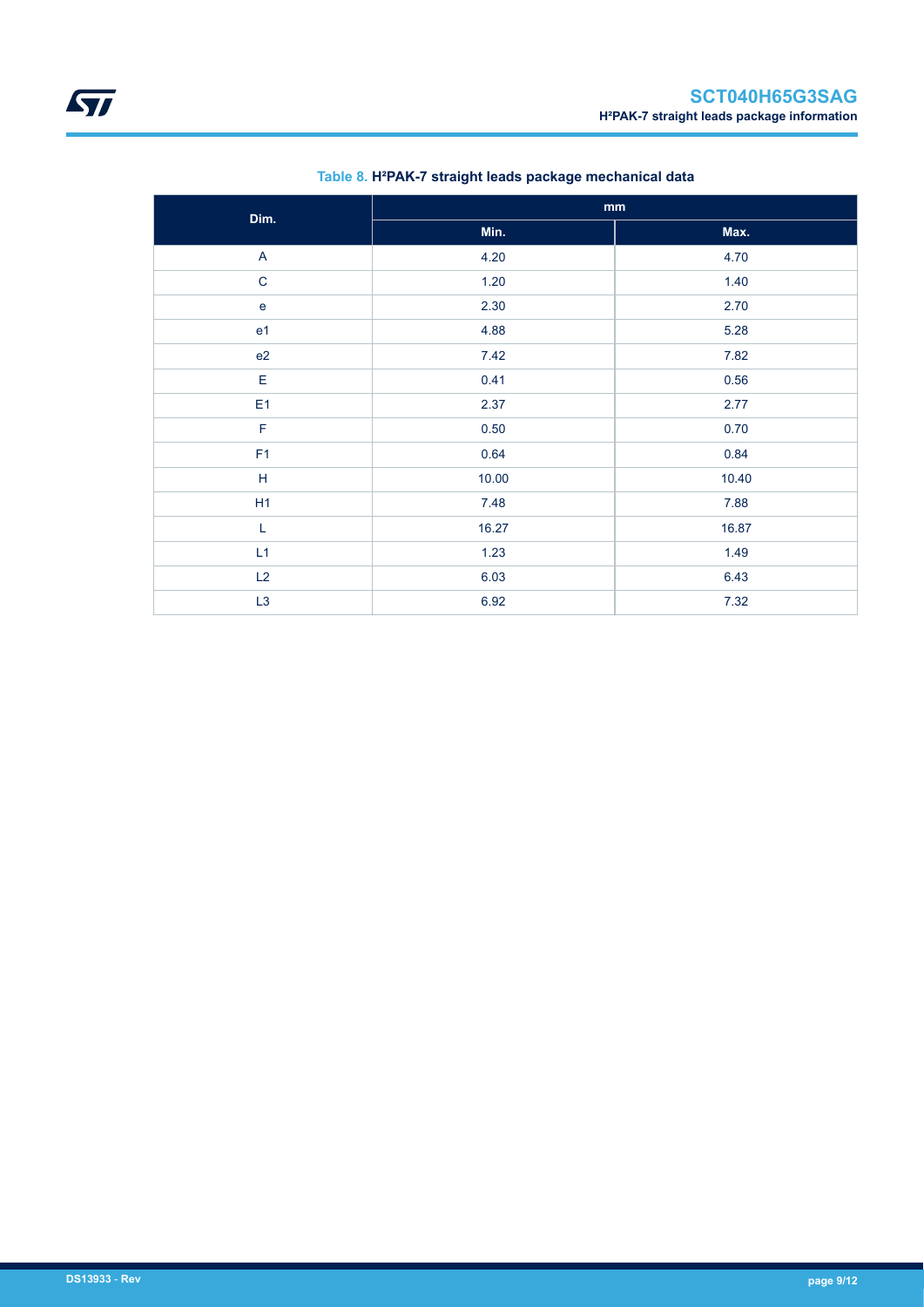# <span id="page-9-0"></span>**Revision history**

#### **Table 9. Document revision history**

| <b>Date</b> | <b>Revision</b> | <b>Changes</b> |
|-------------|-----------------|----------------|
| 14-Feb-2022 |                 | First release. |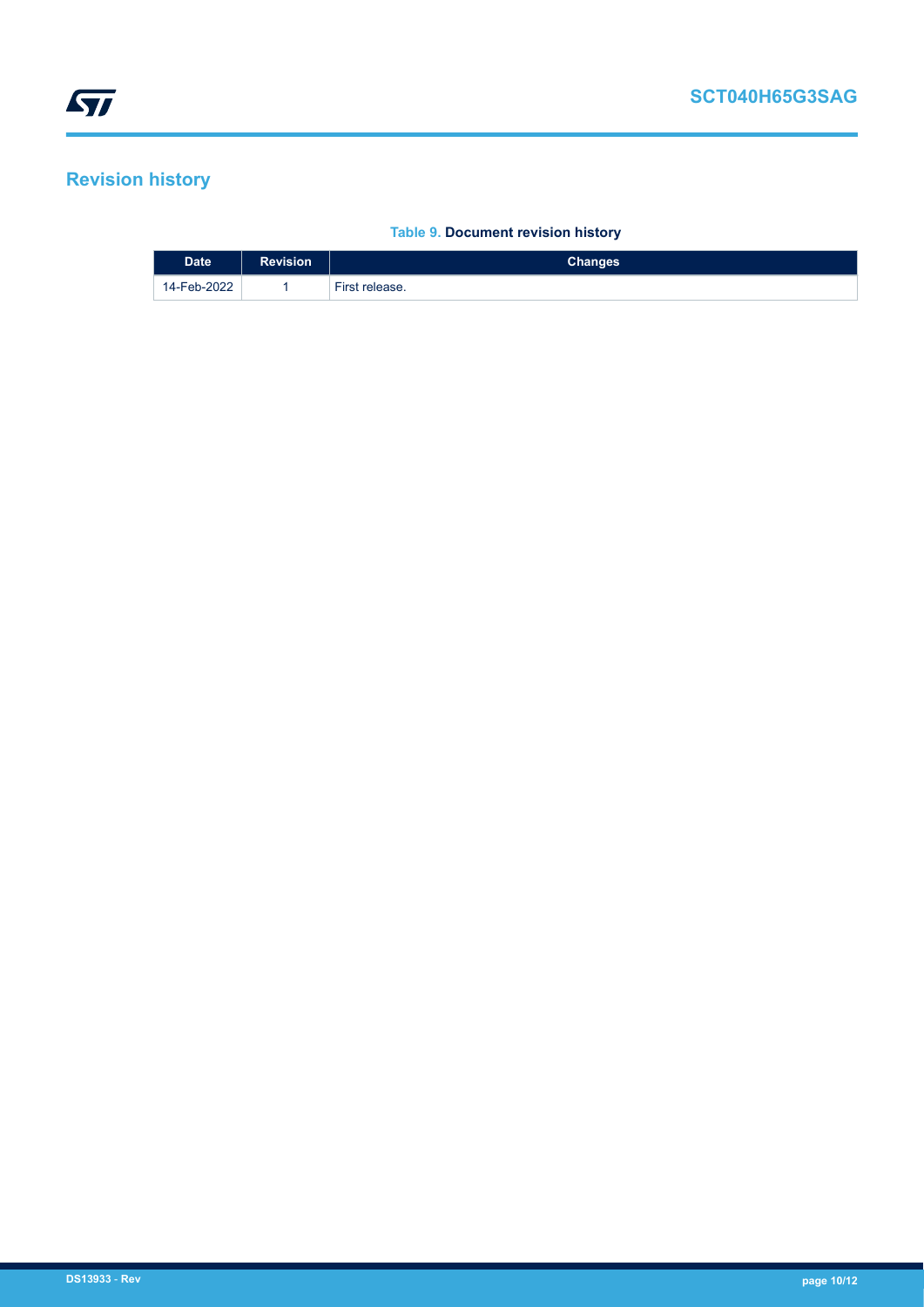

## **Contents**

| 2 <sup>7</sup> |  |  |
|----------------|--|--|
|                |  |  |
| 3 <sup>1</sup> |  |  |
|                |  |  |
|                |  |  |